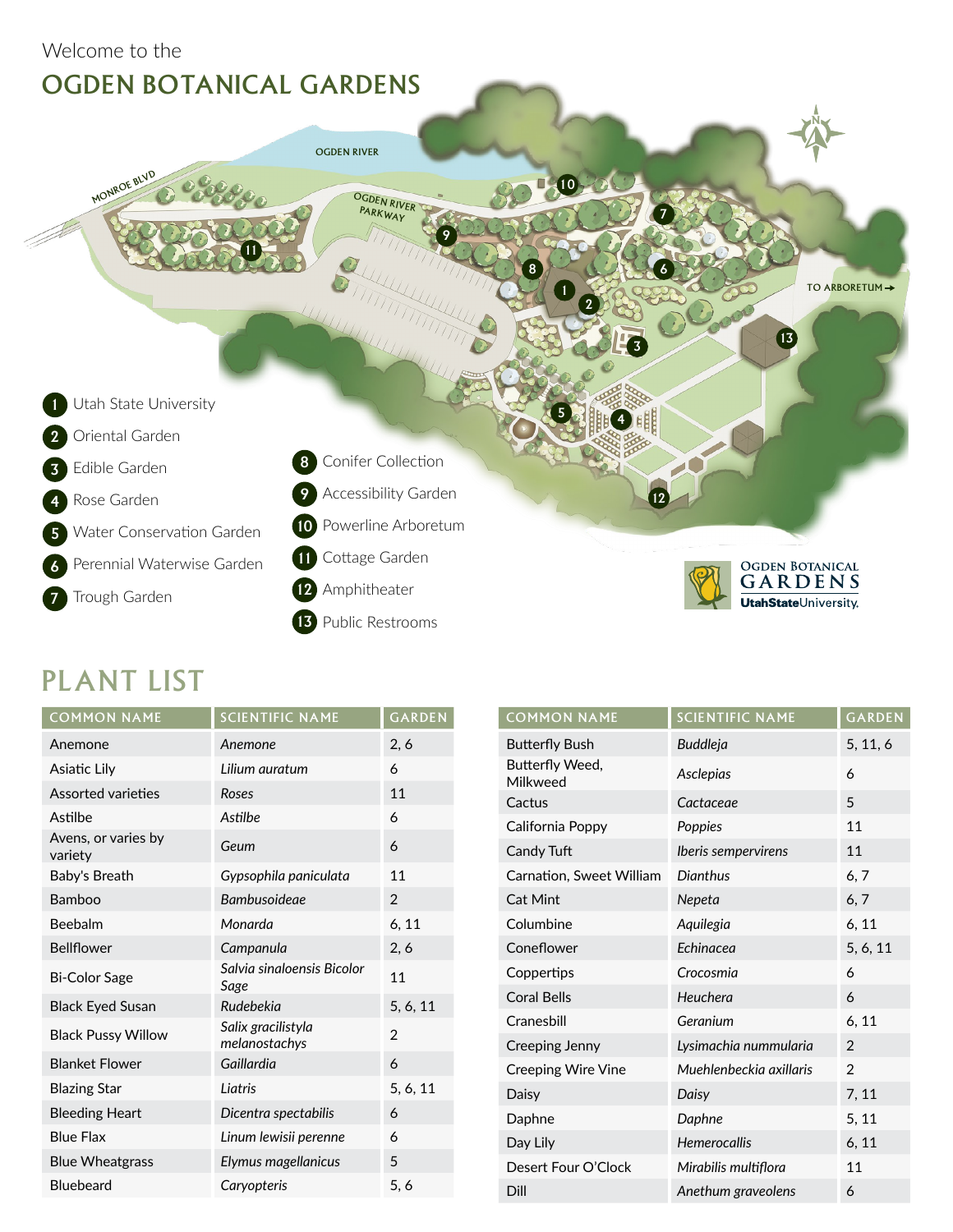| <b>COMMON NAME</b>                   | <b>SCIENTIFIC NAME</b>        | GARDEN         | <b>COMMON NAME</b>                     | <b>SCIENTIFIC NAME</b>                          | <b>GARDEN</b>     |
|--------------------------------------|-------------------------------|----------------|----------------------------------------|-------------------------------------------------|-------------------|
| Dutch Iris                           | Iris x hollandica             | 2              | Monkshood                              | Aconitum                                        | 6                 |
| Dwarf Globe Blue Spruce              | Picea pungens 'Globosa'       | 2              | <b>Mums</b>                            | Chrysanthemum                                   | 11                |
| Elijah Blue Fescue                   | Festuca glauca 'Elijah Blue'  | 2, 7, 8        | Oregano                                | Origanum vulgare                                | 6                 |
| <b>English Daisy</b>                 | Bellis perennis               | 11             | <b>Oriental Poppy</b>                  | Papaver Orientale<br>'Princess Victoria Louise' | 2, 6              |
| English Lavender                     | Lavendula (angustifolia)      | 6              | Ornamental Lily                        | Lilium orientalis 'Stargazer'                   | 6, 11             |
| False Indigo/Wild Indigo             | <b>Baptisia</b>               | 5, 7, 11       | <b>Ornamental Onion</b>                | Allium                                          | 11                |
| Feather Reed Grass 'Karl<br>Foester' | Calamagrostis                 | 5              | Penstemon                              | Penstemon                                       | 5, 6, 7           |
| Fern                                 | Fern                          | 11             | Peony                                  | Paeonia                                         | 6, 7, 11          |
| <b>Fescue Grass</b>                  | <b>Fescue Grass</b>           | 7              | <b>Pincushion Flower</b>               | Scabiosa                                        | 6                 |
| Feverfew                             | Tanacetum parthenium L.       | 6              | Plumbago                               | Plumbago                                        | 5, 7, 11          |
| Foam Flower                          | Tiarella                      | 6              | Porcupine Grass                        | Miscanthus sinensis                             | $\overline{2}$    |
| <b>Fountain Grass</b>                | Pennisetum alopecuroides      | $\sqrt{2}$     |                                        | 'Strictus'                                      |                   |
| Fox Glove                            | <b>Digitalis</b>              | 11             | Prairie Zinnia                         | Zinnia grandiflora                              | 6                 |
| <b>Garden Phlox</b>                  | Phlox paniculata              | 6, 7, 11       | Rock-cress                             | Arabis                                          | 11                |
| Gladiolus                            | <b>Gladiolus</b>              | 6              | Rose Campion                           | Lychnis                                         | 11                |
| Globe Blue Spruce                    | Picea pungens 'Globosa'       | 5              | <b>Russian Sage</b>                    | Perovskia                                       | 5, 6              |
| <b>Globe Mallow</b>                  | Sphaeralcea munroana          | 6              | Sage                                   | Salvia                                          | 11                |
| Goldenrod                            | Solidago                      | 6, 11          | Sage                                   | Salvia officinlis 'Tricolor'                    | 6                 |
|                                      | <b>Oranmental Grasses</b>     | 11             | Shasta Daisy                           | Snow cap                                        | 6                 |
| Grass                                |                               |                | Sheep Fescue                           | Festuca ovina                                   | 5                 |
| Hardy African Daisy                  | Osteospernum                  | 6              | Snap Dragon                            | Antirrhinum                                     | 6                 |
| Hardy Fuschia                        | Zauschneria (Epilobium)       | 6              | Solomons Seal                          | Polygonatum                                     | 11                |
| Heath                                | Erica                         | $\overline{c}$ | Spearmint                              | Mentha spicata                                  | 6                 |
| Hellebore                            | <b>Helleborus</b>             | 6, 11          | Speedwell                              | Veronica                                        | 6, 11             |
| <b>Hen and Chicks</b>                | Echeveria elegans             | 5, 7           | Speedwell                              | Veronica Spicata, Royal                         | 6                 |
| Hibiscus/Roselle                     | <b>Hibiscus</b>               | 2, 5, 11       |                                        | Candles                                         |                   |
| Hosta                                | Hosta                         | 2, 8, 11       | Spiderwart                             | Tradescantia                                    | 11                |
| Hyacinth                             | Hyacinthus                    | 2              | Spirea                                 | Spiraea                                         | 2, 9, 11          |
| Hyssop                               | Agastache                     | 5, 6           | Stonecrop                              | Sedum                                           | 2, 6, 11,<br>5, 7 |
| Ice Plant                            | Delosperma 'Golden<br>Nugget' | 6, 7           | Sunflower                              | Helenium                                        | 6                 |
| Iris                                 | Iris                          | 5, 6, 11       | Sunflower                              | <b>Helianthus</b>                               | 6,11              |
| Joe-Pye-Weed                         | Eutrochium purpureum          | 6              | Sunflower                              | Hellebore                                       | 11                |
| Juncus                               | Juncus                        | $\overline{c}$ | <b>Sweet Autumn Clematis</b>           | Clematis                                        | 11                |
| Jupiter's Beard                      | Centranthus                   | 7              | Sweet Woodrift                         | Galium odoratum                                 | 11                |
| Kent Beauty                          | <b>Kent Beauty</b>            | 6              | <b>Tall Fescue Grass</b>               | Festuca arundinacea                             | 5                 |
| Kentucky Blue Grass                  | Poa pratensis                 | 5              | <b>Tickseed</b>                        | Coreopsis                                       | 5, 6, 7,          |
| Lady in Black Aster                  | Aster lateriflorus            | 6              |                                        |                                                 | 11                |
| Lady's Mantle                        | Alchemilla                    | 11             | Tri-Color Sage                         | Salvia sinaloensis                              | 11                |
| Lamb's Ear                           | Stachys byzantina             | 11             | Turkish Speedwell                      | Veronica liwahensis                             | $\overline{2}$    |
| Lavender                             | Lavendula                     | 2, 5, 6,<br>11 | Verbena<br><b>Whirling Butterflies</b> | Verbena<br>Gaura                                | 6<br>6, 11        |
| Leopard's Bane                       | Doronicum                     | 11             | Winecups                               | Callirhoe Involucrata                           | 6                 |
| Lupin                                | Lupinus                       | 11             |                                        |                                                 |                   |
| Meadow Rue                           | Thalictrum                    | 11             | <b>Wooly Thyme</b>                     | <b>Thymus</b><br>Artemisia absinthium           | 2, 5, 7           |
| Michaelmas Daisy                     | Aster 'Monch'                 | 6              | Wormwort                               | 'Powis Castle'                                  | 6                 |
| Mondo Grass                          | Opiopogon Japonicus           | 6, 11          | Yarrow                                 | Achillea                                        | 7                 |
| Mondo Grass Nigra                    | Ophiopogon planiscapus        | 11             | Yew                                    | Taxus baccata                                   | $\overline{2}$    |
|                                      | 'Nigra'                       |                |                                        |                                                 |                   |

| COMMON NAME                  | <b>SCIENTIFIC NAME</b>                          | GARDEN            |
|------------------------------|-------------------------------------------------|-------------------|
| Monkshood                    | Aconitum                                        | 6                 |
| Mums                         | Chrysanthemum                                   | 11                |
| Oregano                      | Origanum vulgare                                | 6                 |
| Oriental Poppy               | Papaver Orientale<br>'Princess Victoria Louise' | 2, 6              |
| Ornamental Lily              | Lilium orientalis 'Stargazer'                   | 6, 11             |
| <b>Ornamental Onion</b>      | Allium                                          | 11                |
| Penstemon                    | Penstemon                                       | 5, 6, 7           |
| Peony                        | Paeonia                                         | 6, 7, 11          |
| <b>Pincushion Flower</b>     | <b>Scabiosa</b>                                 | 6                 |
| Plumbago                     | Plumbago                                        | 5, 7, 11          |
| Porcupine Grass              | Miscanthus sinensis<br>'Strictus'               | $\overline{2}$    |
| Prairie Zinnia               | Zinnia grandiflora                              | 6                 |
| Rock-cress                   | <b>Arabis</b>                                   | 11                |
| Rose Campion                 | Lychnis                                         | 11                |
| Russian Sage                 | Perovskia                                       | 5, 6              |
| Sage                         | Salvia                                          | 11                |
| Sage                         | Salvia officinlis 'Tricolor'                    | 6                 |
| Shasta Daisy                 | Snow cap                                        | 6                 |
| Sheep Fescue                 | Festuca ovina                                   | 5                 |
| Snap Dragon                  | Antirrhinum                                     | 6                 |
| Solomons Seal                | Polygonatum                                     | 11                |
| Spearmint                    | Mentha spicata                                  | 6                 |
| Speedwell                    | Veronica                                        | 6, 11             |
| Speedwell                    | Veronica Spicata, Royal<br>Candles              | 6                 |
| Spiderwart                   | <b>Tradescantia</b>                             | 11                |
| Spirea                       | Spiraea                                         | 2, 9, 11          |
| Stonecrop                    | Sedum                                           | 2, 6, 11,<br>5, 7 |
| Sunflower                    | Helenium                                        | 6                 |
| Sunflower                    | <b>Helianthus</b>                               | 6,11              |
| Sunflower                    | Hellebore                                       | 11                |
| <b>Sweet Autumn Clematis</b> | <b>Clematis</b>                                 | 11                |
| Sweet Woodrift               | Galium odoratum                                 | 11                |
| <b>Tall Fescue Grass</b>     | Festuca arundinacea                             | 5                 |
| Tickseed                     | Coreopsis                                       | 5, 6, 7,<br>11    |
| <b>Tri-Color Sage</b>        | Salvia sinaloensis                              | 11                |
| <b>Turkish Speedwell</b>     | Veronica liwahensis                             | 2                 |
| Verbena                      | Verbena                                         | 6                 |
| <b>Whirling Butterflies</b>  | Gaura                                           | 6, 11             |
| Winecups                     | Callirhoe Involucrata                           | 6                 |
| <b>Wooly Thyme</b>           | <b>Thymus</b>                                   | 2, 5, 7           |
| Wormwort                     | Artemisia absinthium<br>'Powis Castle'          | 6                 |
| Yarrow                       | Achillea                                        | 7                 |
| Yew                          | Taxus baccata                                   | 2                 |
|                              |                                                 |                   |